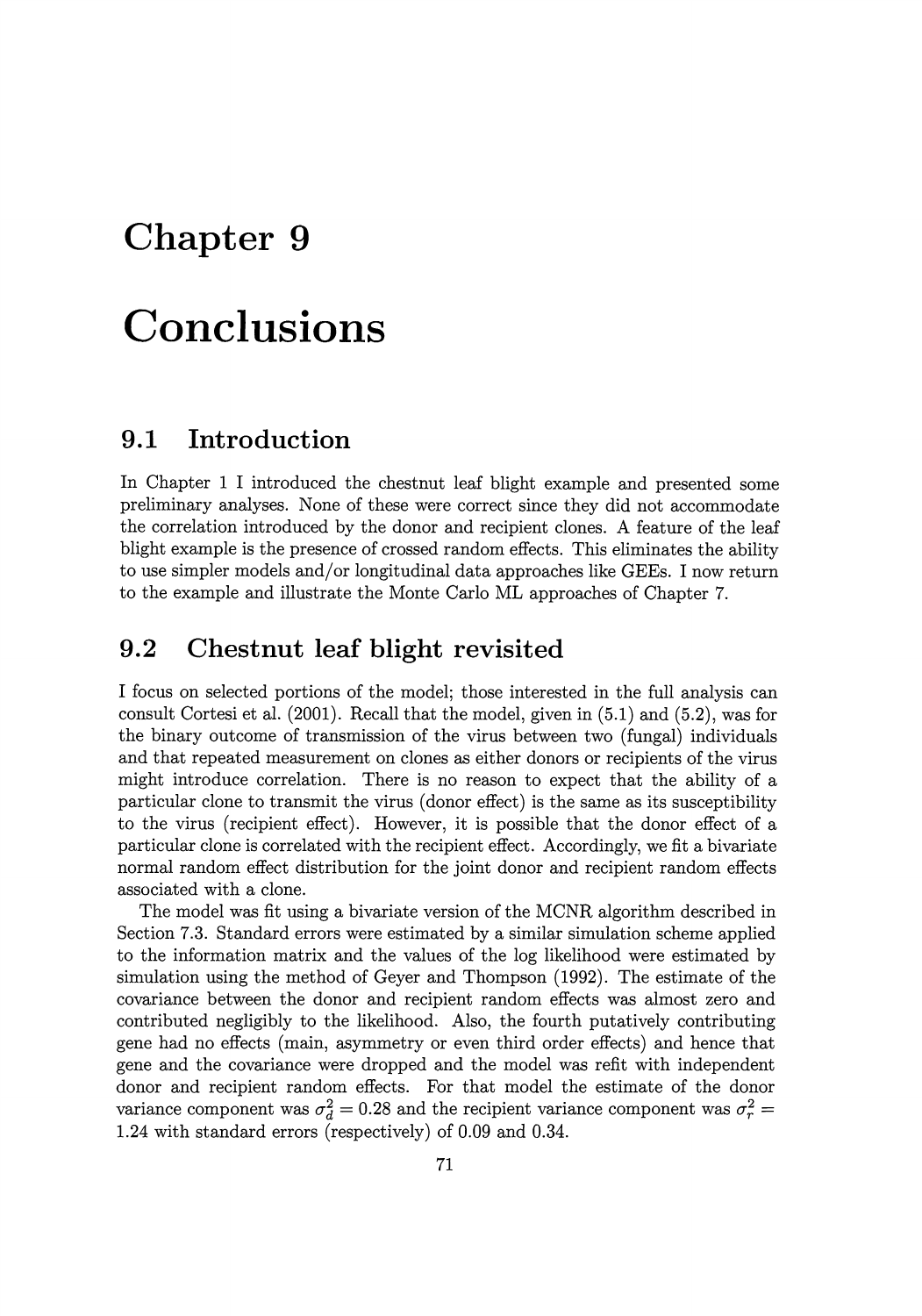These were statistically significant, but of smaller magnitude that most of the fixed effects in the model. For example the effects of individual genes (other than the fourth) to inhibit transmission when there was a mismatch ranged from -1.5 to -5.4, quite large for a logit model.

### **9.3 Further work**

GLMMs have gained popularity in practice but a number of areas remain to be developed beyond those already identified. Choice of link function has been addressed somewhat in the GLM literature by, for example, Pregibon (1980); Li and Duan (1989); Mallick and Gelfand (1994); Weisberg and Welsh (1994); Xie et al. (1997) and a natural question is whether those techniques carry over directly to GLMMs.

#### **a. Random effects distribution**

The issue of sensitivity to assumptions of the random effects distribution is not completely resolved. Some literature (e.g., Neuhaus et al., 1992) indicates that the choice is not so crucial; others indicate that it may be (Butler and Louis, 1992; McCulloch, 1997; Piepho and McCulloch, 1999). This last reference proposes a model-based method for checking random effects distributions. Most likely the sensitivity to the choice of the distribution will manifest itself in inferences concerning the variances, the predicted values and quantities depending on the distributional shape, as opposed to the marginal mean. For an example of this see Magder and Zeger (1996).

It would be nice to have easily interpreted (perhaps graphical) tools for assessing the random effects distribution. Plotting of the best predicted values (e.g., histograms or Q-Q plots) has been suggested (Lange and Ryan, 1989), but the work of Verbeke and Lesaffre (1996) casts doubt on the ability of that method to discern distributional shape.

The matched pairs logit model of Chapter 6 is informative. Recall the model, given by

(9.1) 
$$
Y_{ij}|\alpha_i \sim \text{indep. Bernoulli}(p_{ij}),
$$

$$
\text{logit}(p_{ij}) = \alpha_i + \beta x_{ij},
$$

where  $x_{ij}$  is 0 for the control and 1 for the treatment and the  $\alpha_i$  are the pair effects. I use this to make two points.

First, with matched pairs and binary data, there are only four possible outcomes for each pair (two failures, two successes and two mixed results). A saturated model would therefore be a four category multinomial model. Clearly we will not be able to distinguish from the data any two mixing distributions that give the same four probabilities for the four categories. Essentially, any mixing distribution that is flexible enough to allow a wide range of these four probabilities will fit the data equally well. Hence results based on the estimated values of those probabilities will be similar across a variety of mixing distributions. This idea is developed more carefully in Neuhaus et al. (1992) and Neuhaus et al. (1994).

Secondly, a histogram or any other distributional assessment based on the  $\tilde{\alpha}_i =$  $E[\alpha_i|Y]$  will be virtually non-informative since  $\tilde{\alpha}_i$  can take on only four values